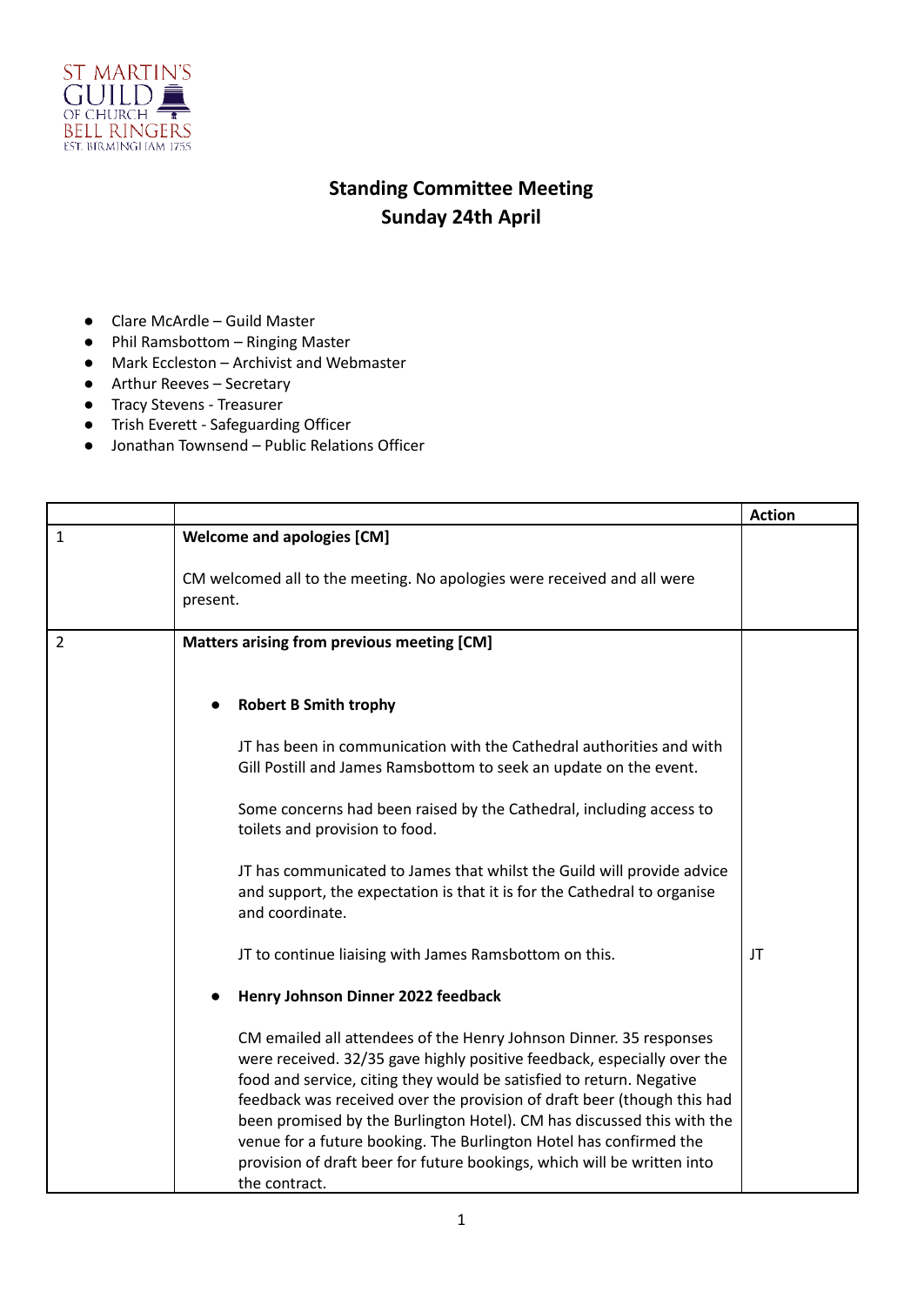| Andrew Brown has provided a written report for the Guild newsletter<br>which will be published in the Ringing World.                                                                                                                                                                        |       |
|---------------------------------------------------------------------------------------------------------------------------------------------------------------------------------------------------------------------------------------------------------------------------------------------|-------|
| TS provided an update around finances for the dinner. There was an<br>income of £3411.50, with a cost of £3,692.51 hence the Guild incurred<br>a loss of £281.01                                                                                                                            |       |
| The loss was due to unexpected additional costs with Eventbrite plus<br>the additional free tickets paid for by the Guild. There were also<br>additional discounted student tickets.                                                                                                        |       |
| TS commented that this loss was not an issue this year, because there<br>were available funds from the previous dinners. However, in organising<br>next year's dinner this is something we need to be mindful of.                                                                           |       |
| A deposit has been paid for at the Burlington Hotel to host the 2023<br>dinner on Saturday 25th February. There is a minimum ticket sale of 75.<br>Julia Cater is confirmed as the Chair. It is expected that ticket prices will<br>need to increase slightly, but this is to be confirmed. |       |
| Vacant officer positions (Henry Johnson Dinner Secretary and<br>$\bullet$<br><b>Newsletter Editor)</b>                                                                                                                                                                                      |       |
| Andrew Brown is taking over as Newsletter Editor for the next edition<br>in July. Andy Clark has provided a handover note for Andrew.                                                                                                                                                       |       |
| There is still no individual prepared to take on the position of Henry<br>Johnson Dinner Secretary.                                                                                                                                                                                         |       |
| AR to draft communication to send out to the Guild regarding the 2023<br>dinner and the position of the Secretary.                                                                                                                                                                          | AR/CM |
| <b>Publication of AGM and SC minutes</b>                                                                                                                                                                                                                                                    |       |
| This has been actioned. Thanks to ME for doing this.                                                                                                                                                                                                                                        |       |
| 10 Year Anniversary of Association of Ringing Teachers (ART)                                                                                                                                                                                                                                |       |
| CM reported that many performances were recorded from the Guild<br>and that leaders from ART had appreciated this.                                                                                                                                                                          |       |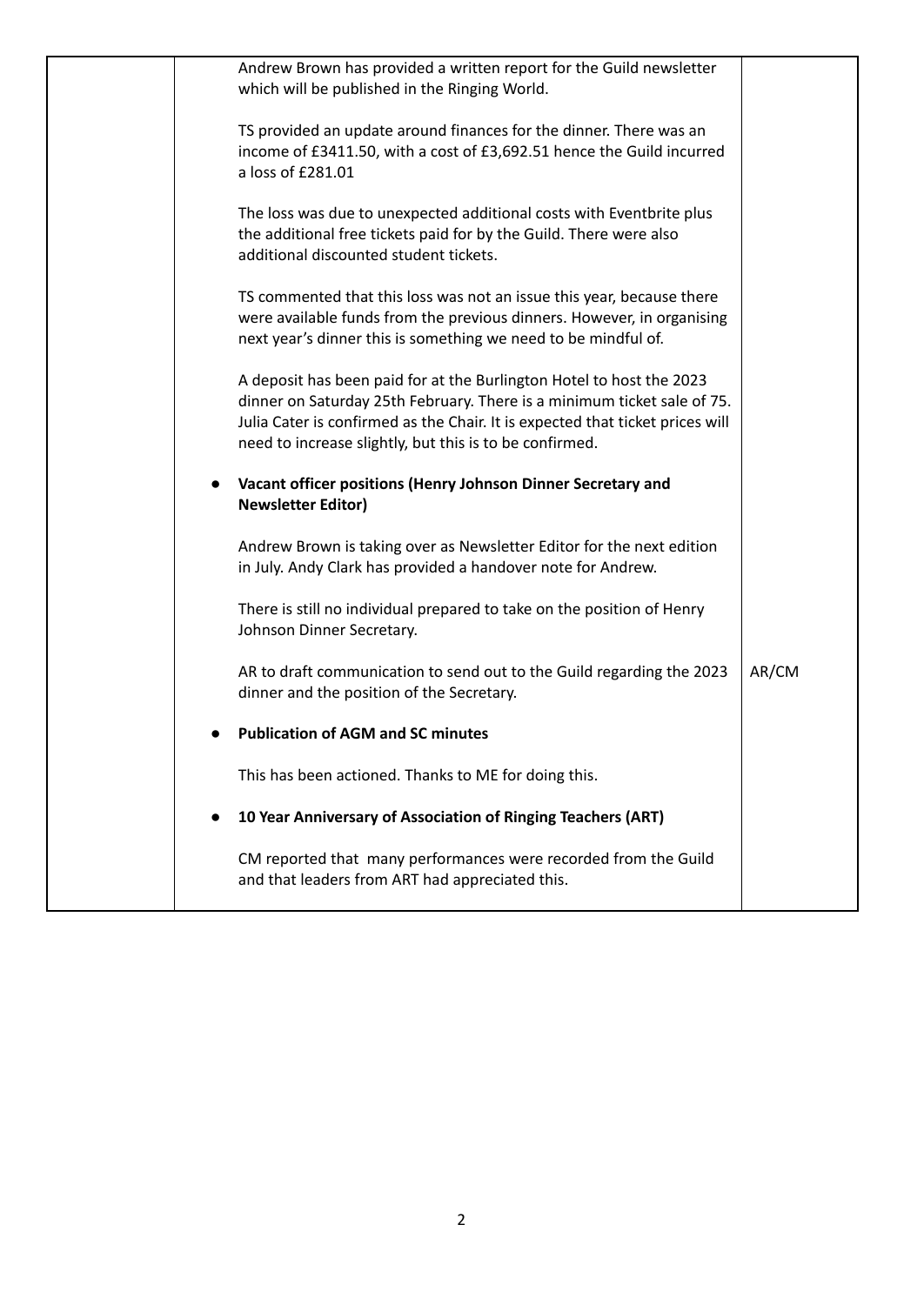| 3 | <b>Upcoming events</b>                                                                                                                                                                                                                                                                                                                                                                 |           |
|---|----------------------------------------------------------------------------------------------------------------------------------------------------------------------------------------------------------------------------------------------------------------------------------------------------------------------------------------------------------------------------------------|-----------|
|   | <b>Summer Walking Tour</b>                                                                                                                                                                                                                                                                                                                                                             |           |
|   | This is in hand and has been organised and co-ordinated by Mike<br>Dodson.                                                                                                                                                                                                                                                                                                             |           |
|   | AR to liaise with Mike and coordinate communications to members.                                                                                                                                                                                                                                                                                                                       | AR        |
|   | <b>Commonwealth Games</b>                                                                                                                                                                                                                                                                                                                                                              |           |
|   | JT reported that there has been no further contact (as expected) from<br>the organising committee and hence the Guild will continue to organise<br>and advertise events informally.                                                                                                                                                                                                    |           |
|   | There was a keenness from the incumbent at Perry Barr for ringing to<br>take place during the Commonwealth Games. The consensus from<br>Standing Committee was that the Guild should organise ringing for the<br>Opening and Closing ceremonies, whilst advertising to members the<br>availability and keenness for wider ringing. PR to coordinate ringing for<br>the two ceremonies. | PR        |
|   | An item is in the most recent Guild Newsletter. JT has created a<br>BellBoard "event"                                                                                                                                                                                                                                                                                                  |           |
|   | It was highlighted that Perry Barr may need support in checking their<br>bells before extended ringing takes place. PR to coordinate this.                                                                                                                                                                                                                                             | <b>PR</b> |
|   | CM highlighted a potential issue with road closures, especially around<br>Perry Barr. It was agreed it'd be important to highlight this when ringing<br>is being advertised. PR to investigate this.                                                                                                                                                                                   | PR        |
|   | JT has received contact from Vicki Chapman, PR Officer from the<br>CCCBR, regarding a contact at Birmingham City Council who was<br>interested in engaging with bells with certain events before the games.<br>JT to follow up.                                                                                                                                                        | JT        |
|   | There is a Commonwealth Games Civic Service on the 24th July at 4pm<br>at St Chad's Cathedral where ringing could be arranged. JT to pick this<br>up with the City Council.                                                                                                                                                                                                            | JT        |
|   | <b>Queen's Platinum Jubilee</b>                                                                                                                                                                                                                                                                                                                                                        |           |
|   | Agreed that the Guild would follow CCCBR's recommendation to<br>encourage members to ring at the time of the St Paul's service on<br>Friday 3rd June. The time is still to be announced.                                                                                                                                                                                               |           |
|   | JT highlighted the lighting of beacons on Thursday evening at 8pm,<br>which ringing may be encouraged for.                                                                                                                                                                                                                                                                             |           |
|   | CM will write to Buckingham Palace outlining what ringing has taken<br>place. CM to send information to members and send a Google Form to<br>collect information from towers. A bellboard event has been set up by<br>the CCCBR; members will be encouraged to link events to this.                                                                                                    | <b>CM</b> |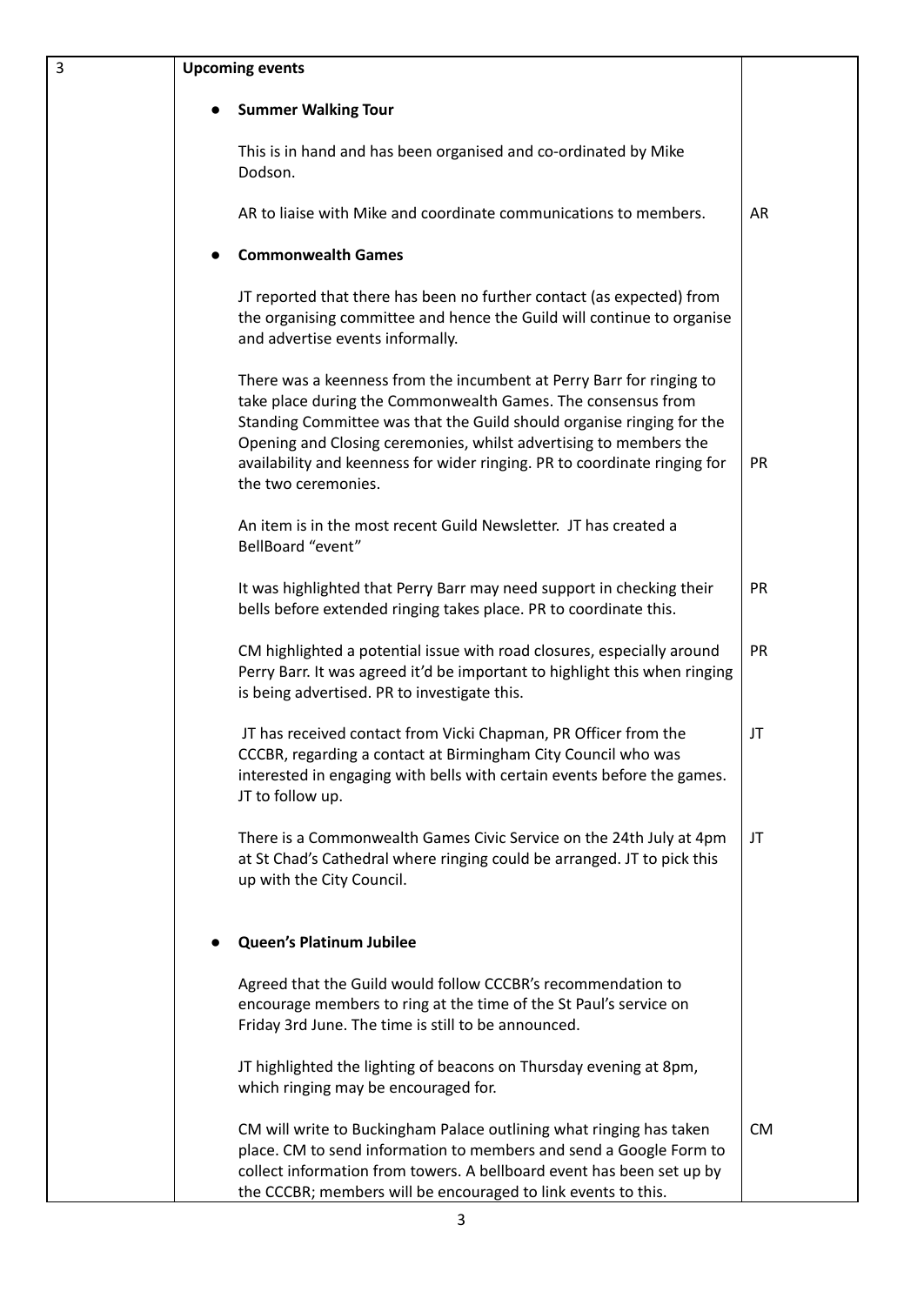| $\overline{4}$ | <b>Treasurer's Update [TS]</b>                                                                                                                                                                                                                                                                                                                                                                                                                                                                                                                                                                                                                                                                                                                                                                                                                                                                                                                                                                                                                                                                                                |    |
|----------------|-------------------------------------------------------------------------------------------------------------------------------------------------------------------------------------------------------------------------------------------------------------------------------------------------------------------------------------------------------------------------------------------------------------------------------------------------------------------------------------------------------------------------------------------------------------------------------------------------------------------------------------------------------------------------------------------------------------------------------------------------------------------------------------------------------------------------------------------------------------------------------------------------------------------------------------------------------------------------------------------------------------------------------------------------------------------------------------------------------------------------------|----|
|                | <b>Bell Restoration Fund</b>                                                                                                                                                                                                                                                                                                                                                                                                                                                                                                                                                                                                                                                                                                                                                                                                                                                                                                                                                                                                                                                                                                  |    |
|                | Bell Restoration Fund stands at £26,995.27                                                                                                                                                                                                                                                                                                                                                                                                                                                                                                                                                                                                                                                                                                                                                                                                                                                                                                                                                                                                                                                                                    |    |
|                | There are no requests from towers, though we are expecting a request<br>from Moseley in the near future.                                                                                                                                                                                                                                                                                                                                                                                                                                                                                                                                                                                                                                                                                                                                                                                                                                                                                                                                                                                                                      |    |
|                | <b>Membership Mojo</b>                                                                                                                                                                                                                                                                                                                                                                                                                                                                                                                                                                                                                                                                                                                                                                                                                                                                                                                                                                                                                                                                                                        |    |
|                | TS shared her screen to present an overview of Membership Mojo,<br>which is used by the Surrey Association. TS has had a meeting to collate<br>further information about the provision. This tool could be used to<br>support paying membership fees. The tool could also be used to collect<br>membership information, which would be updated annually when<br>members come to pay their fees. The platform contains a directory for<br>members to access. Communications would come from Membership<br>Mojo, with the possibility to set email groups. There is a shop<br>availability, which could possibly be used to sell merchandise, the 100<br>Club and possibly the Henry Johnson Dinner.<br>There is an annual cost of £75 plus a cost per transaction.<br>TS proposed that a working group be set up to begin using and<br>familiarise themselves with the platform, with the intention of<br>launching the platform at the September meeting.<br>Working group members: TS, ME, AR, CM, PR.<br>Consensus from the Standing Committee was unanimously in favour of<br>moving forward further with Membership Mojo. |    |
|                | <b>CCCBR Consultation on Affiliation Fees</b>                                                                                                                                                                                                                                                                                                                                                                                                                                                                                                                                                                                                                                                                                                                                                                                                                                                                                                                                                                                                                                                                                 |    |
|                | An email had been received from Simon Linford on a proposal to<br>change the way in which the CCCBR calculates membership fees. At<br>current membership levels, the St Martin's Guild would save money.<br>Though costs would increase as membership levels increase, the Guild's<br>membership numbers are relatively stable and there was enough<br>capacity to increase membership by a considerable number before<br>costs increase above the current £80 fee the Guild pays. Therefore, the<br>consensus from the Standing Committee was that there were no                                                                                                                                                                                                                                                                                                                                                                                                                                                                                                                                                             | AR |
|                | objections to the proposal. AR to write to Simon.                                                                                                                                                                                                                                                                                                                                                                                                                                                                                                                                                                                                                                                                                                                                                                                                                                                                                                                                                                                                                                                                             |    |
| 5              | <b>Safeguarding Update [TE]</b>                                                                                                                                                                                                                                                                                                                                                                                                                                                                                                                                                                                                                                                                                                                                                                                                                                                                                                                                                                                                                                                                                               |    |
|                | TE reported that she has received no further updates from Claire Westley,<br>Diocesan Safeguarding Officer. Therefore, the information to ringers remained<br>unchanged: all ringers should do the basic awareness online course, with tower<br>captains undertaking either the Foundation or Leadership course depending on                                                                                                                                                                                                                                                                                                                                                                                                                                                                                                                                                                                                                                                                                                                                                                                                  |    |